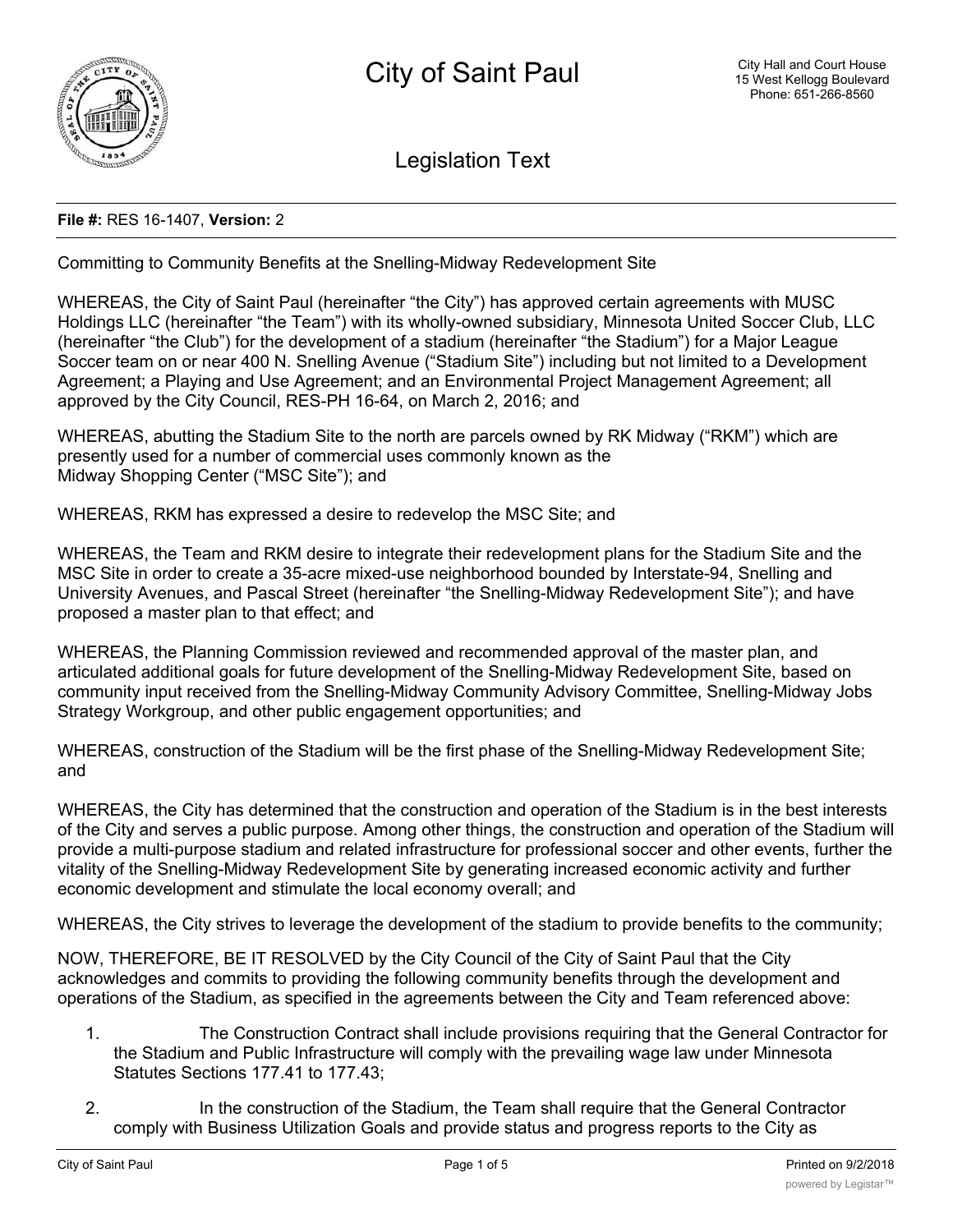requested. These include Workforce Inclusion Goals of at least:

- a. 32% Minority participation; and
- b. 6% Women participation;

And Business Utilization Goals of at least:

- a. 10% Small Business Enterprise,
- b. 10% Woman-Owned Business Enterprise; and
- c. 5% Minority-Owned Business Enterprise.

The Team may use the Central Certification Program (CERT), the Minnesota Unified Certification Program ("DBE") and/or the State of Minnesota Targeted Group Business ("TGB") directories to certify eligible business.

- 3. In the construction of the City Funded Public Infrastructure, the Team shall require that the General Contractor comply with Chapter 84 and Chapter 86.06 of the Saint Paul Administrative Code which includes the Business Utilization Goals and Workforce Inclusion Goals of at least:
	- a. 32% Minority participation; and
	- b. 6% Women participation;

And Business Utilization Goals of at least:

- d. 10% Small Business Enterprise,
- e. 10% Woman-Owned Business Enterprise; and
- f. 5% Minority-Owned Business Enterprise.

The Team must provide status and progress reports to the City as requested. The Team must use the Central Certification Program (CERT) to certify eligible businesses. The Team shall also require the General Contractor to follow the "best value" procurement approach. The General Contractor and the City shall jointly establish the "best value" process to be utilized for the City Funded Public Infrastructure.

- 4. The Team shall cause the General Contractor to negotiate and enter into a project labor agreement ("PLA")
- 5. **The City intends to Under the Master Development Plan, and subject to approval of the** City Council and Mayor of the specific improvement projects identified and proposed in the Master Development Plan, the City has the present intent to enter into a public-private partnership to fund green spaces or public plaza and will collaborate with the Club and the Team on the design of public plaza and green spaces contiguous to the Stadium.
- 6. The Club will encourage the Concessionaire to include ethnic food from local community food vendors when food is sold at Events in the Stadium at Club Events open to the public.
- 7. The Club will engage in outreach programs and opportunities to support youth sports in the community, the State of Minnesota and in particular the City of Saint Paul Parks and Recreation center fields and services, with emphasis on serving low income Saint Paul youth who lack access to affordable youth programming and soccer facilities in the community, non-profit soccer organizations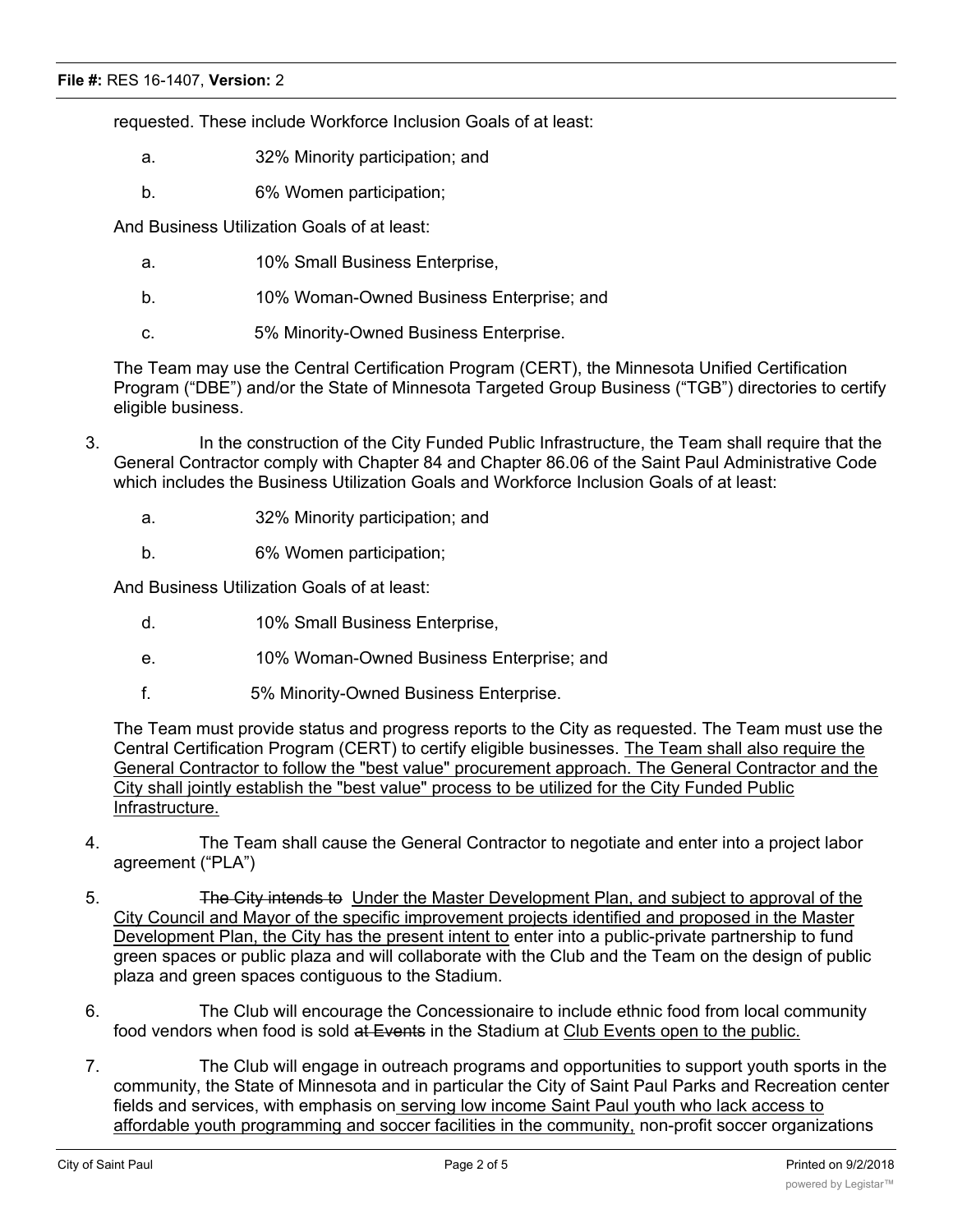and amateur soccer programs, such as youth soccer training camps and player appearances and affordable programming for soccer.

- 8. The Club will make the Stadium available, in the Club's reasonable discretion, for:
	- a. Soccer matches involving non-professional organizations, including the Minnesota State High School championships, the MYSA championships and select recreational league and organized community games, and
	- b. Public and amateur sports, community and civic events and other public events; provided that the Club shall have the right to turn down any request for which the Club reasonably determines there is an unacceptable rise of damage to the playing field or other area of the stadium or may interfere with the Club's use of the Stadium. Any such use of the Stadium is subject to the scheduling provisions of Section 4.5(b) of the Playing and Use Agreement and must be scheduled at least sixty (60) days in advance of the Event. The user must reimburse the Club for the Club's direct costs for the use of the Stadium unless otherwise agreed by the Club, must provide insurance reasonably acceptable to the Club based on the proposed use of the Stadium and must agree to a customary use agreement.
- 9. The Club shall provide affordable access to the Home Games in a manner materially consistent with the affordable seating plan attached to the Playing and Use Agreement.
- 10. The Club shall list any vacant or new positions at the Stadium that it may have with state workforce centers in Minnesota Statutes Section 116L.66, as such statute may be amended, modified or replaced from time to time.
- 11. Advertising related to tobacco products is prohibited in all areas of the Stadium including the interior and exterior areas of the Stadium, the Appurtenant Areas Displays and the Projection Tower.

AND BE IT FURTHER RESOLVED, The General Contractor for the stadium construction will provide a single point of contact to the City and Union Park District Council to facilitate construction communications and mitigate construction-related complaints (related to noise, litter, traffic disruption, etc.) for the local neighborhood.

AND BE IT FURTHER RESOLVED, The Team and RKM will work collaboratively with the City on the ongoing efforts to create safe, efficient, multi-modal transportation options including improved bicycle connections for all employees, visitors and residents of the future site.

AND BE IT FURTHER RESOLVED, that for future phases of the Snelling-Midway Redevelopment Site that use public subsidy, the City will work with the Team and RKM or any future developer will work to pursue one or more of the following community benefits:

a) **Expansion of life cycle and aAffordable housing choices.** The City has identified the opportunity to build a mixed-income community at the Snelling Midway Development site to provide diverse housing opportunities. It is important for the Snelling-Midway development to demonstrate the success of market rate residential units in the Midway area, while also recognizing the importance of including housing affordable to a mix of incomes. Outside of downtown, all of the new construction housing units built or proposed along the Green Line east of Snelling Avenue have been affordable. The only market rate units that have been constructed are west of Snelling Avenue. Affordable housing goals include those laid out in tThe Housing Chapter of the City's Comprehensive Plan which states that for City/HRA-assisted new rental units, at least 30 percent will be affordable to households earning 60 percent of the AMI, of which at least one third will be affordable to households earning 50 percent of the AMI, and at least one third will be affordable to households earning 30 percent of the AMI. For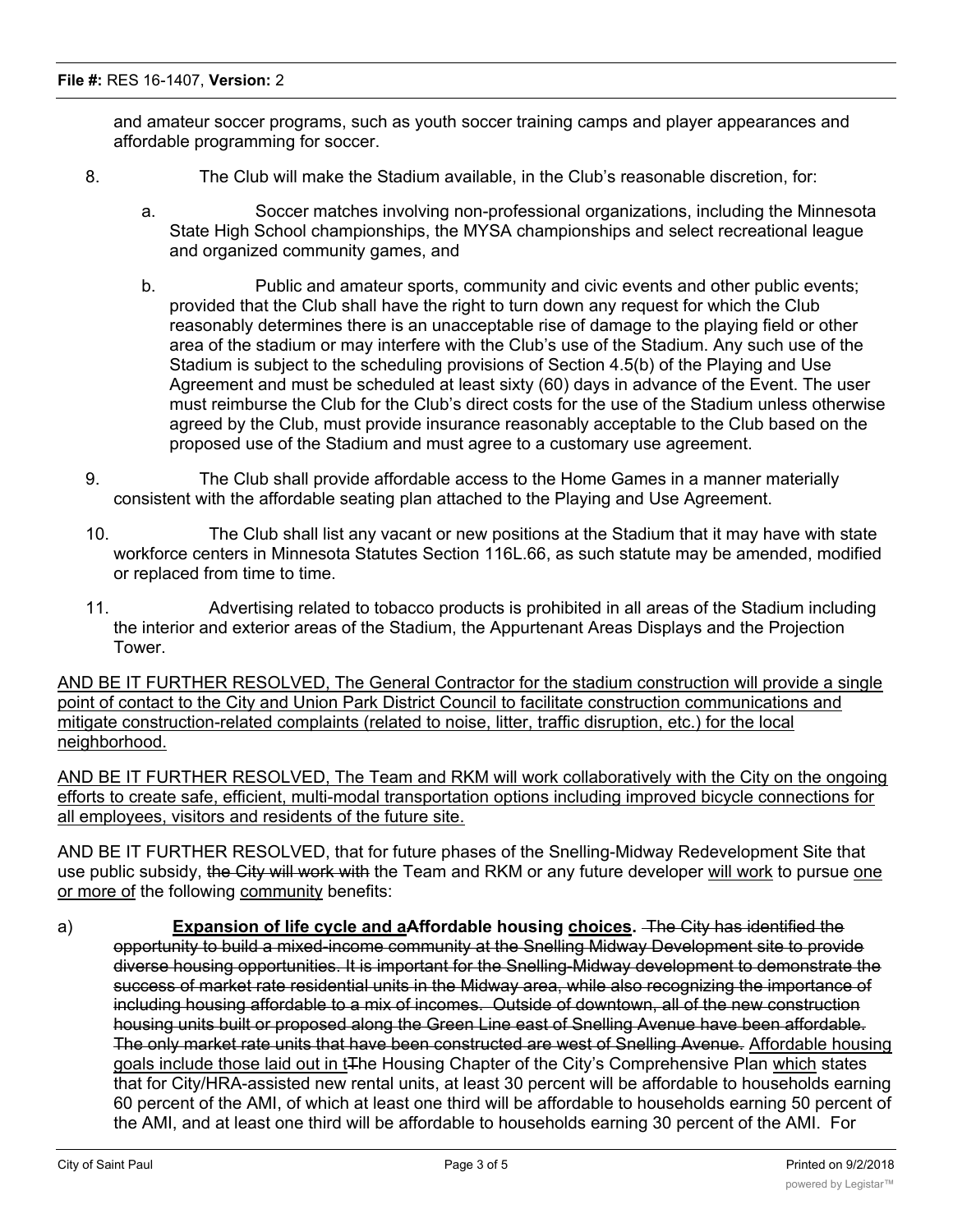City/HRA-assisted new ownership units, at least 20 percent will be affordable to households earning up to 80 percent of the AMI, and an additional 10 percent will be affordable to households at 60 percent of AMI. These are calculated on a citywide basis. City/HRA assisted housing developed at Snelling-Midway will strive to meet the City's affordability goals. The City also has a goal to integrate affordable housing into mixed-income communities. Because the City has made significant investment in affordable housing in the neighborhood around the Snelling-Midway Redevelopment site, the City also welcomes market rate housing as part of the site's redevelopment.

- b) **Discouraging dDisplacement.** The proposed urban village should be a place where all people can live, work, and play. It should have high quality architecture, well-designed public spaces, diverse housing opportunities, and a vibrant local economy. It should be a place that integrates a broad mix of people and cultures into a vibrant mixed use community that is well-integrated with the existing neighborhoods around it. It should also be a model for economic, environmental, and social sustainability. Working with existing residents and businesses in the Snelling-Midway area this vision can be accomplished and involuntary displacement can be minimized.
- c) **Enhancing private sector employment growth and job retention of living wage job opportunities, including bBusiness and employee retention and attraction.** Goals include working Work to retain existing businesses and employees in the Midway area and attract new businesses to the Snelling-Midway Redevelopment Site, including entrepreneurs and local, women, and minority businesses, and developing business incubator space. The Snelling-Midway Jobs Working Group report includes specific strategies and recommendations designed to address these goals.
- d)e) **Local hiringHiring locally.** Goals include workingWork with community partners to support local hiring on the Snelling-Midway Redevelopment Site.
- e)f) **Increasing the City's tax base. Community liaison**. Request the Team and RKM or future master developer designate community liaisons who can serve as single points of contact for community members who have questions or concerns during and after construction of the stadium and future phases of development.
- f)g) **Upgrading obsolescent facilities. Community fund**. Establish a community fund with contributions from the Team and RKM or future master developer to support and address neighborhood issues arising from stadium events and operations and future redevelopment at the Snelling-Midway Redevelopment Site.
- g) **Pollution remediation.** Goals include remediating brownfields sites.
- h) **Eliminating blighting influences throughout the City.** Goals include removing or renovating vacant and blighted structures.

## i) **Encouraging redevelopment activities that enhance the urban features and amenities and historic structures.**

## AND BE IT FURTHER RESOLVED, that the City requests the following:

- a) Community liaison. Request the Team and RKM or future master developer designate community liaisons who can serve as the single points of contact for the community members who have questions or concerns during and after construction for the stadium and future phases of development.
- b) Community fund. Request representatives from the Union Park District Council, the Team, and RKM to participate in a task force with the City to propose to the City Council the creation of a reasonable community fund. The taskforce will recommend who will contribute to the fund, how the fund will be governed, and how it will be used to address neighborhood issues arising from the stadium events and